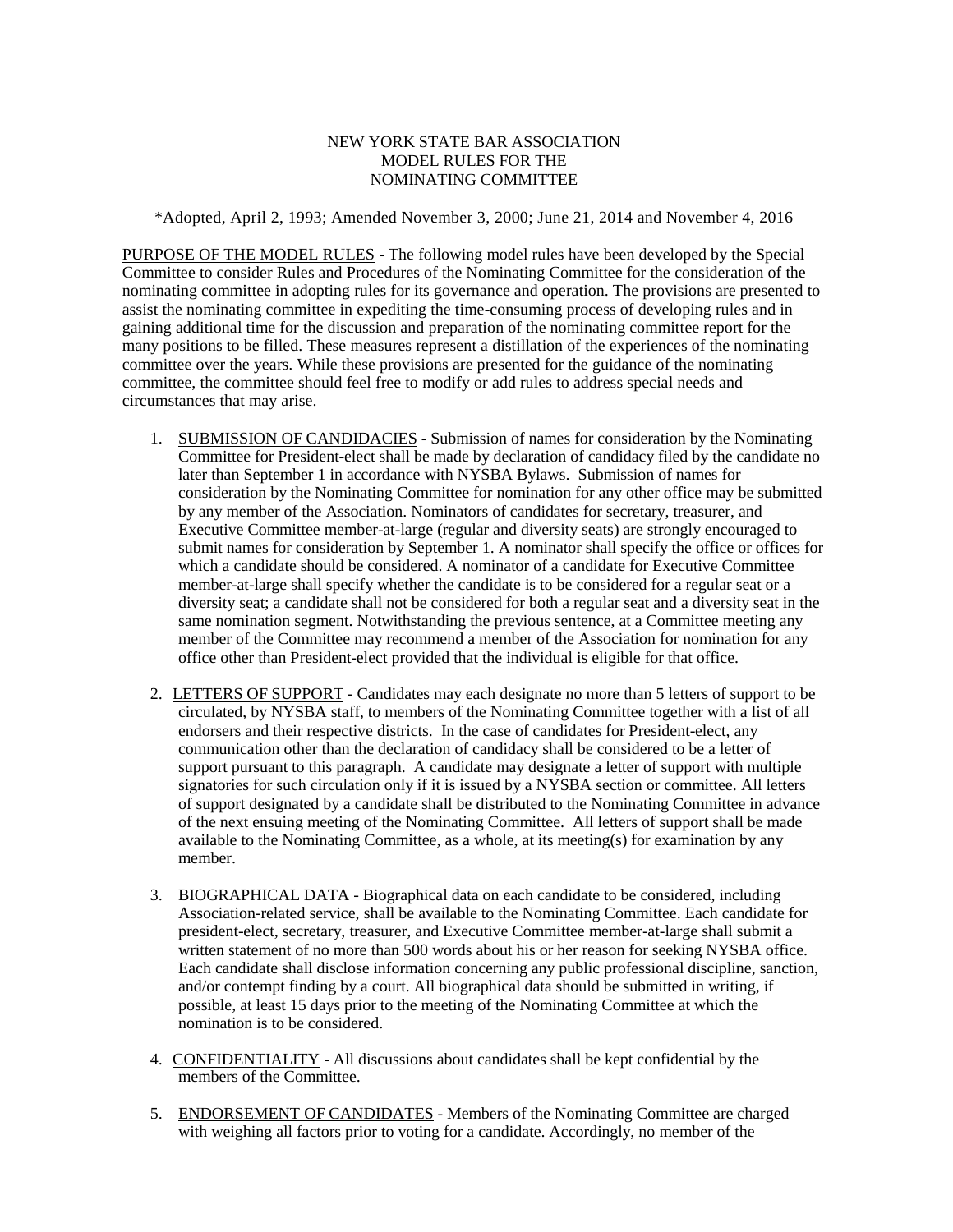Nominating Committee shall endorse or commit to the election of any candidate prior to the casting of ballots.

- **6. ATTENDANCE AT MEETINGS -** Only members and alternate members of the Nominating Committee shall be present during meetings of the Committee.
- **7. FIRST MEETING** —For purposes of determining the "first meeting in the Association year of the Nominating Committee," as referenced in Article VIII, section 1(B) of NYSBA's bylaws, a meeting held solely to discuss procedures of the committee shall not be considered a "first meeting."
- **8. SERVICE OF ALTERNATES —** Except as provided below, alternate members can attend and participate in all Nominating Committee meetings, except that alternate members shall not vote on candidates. If an alternate member is appointed by the Chair to serve in the absence of a regular member of the Nominating Committee, the alternate member shall be considered a "regular member" of the Committee. If no alternate member is available to serve, the Chair may appoint a member of the House of Delegates from the judicial district of the absent member to serve. In making such designations, the Chair shall actively solicit and consult with the Vice President and elected delegates to the House of Delegates from that District.
- **9. MINUTES -** Minutes will be prepared and maintained for each meeting of the Nominating Committee. No minutes shall be taken of the deliberations and votes on the candidates. The report of the Committee shall consist only of the names of the nominees and the offices for which they have been nominated. The minutes will record action on any other matter.
- **10. ORDER OF BUSINESS -** The order of business at the meeting of the Nominating Committee at which candidates are voted upon shall be as follows:
	- a. Review of the minutes of the preceding meeting
	- b. Recognition by the Chair of duly designated alternates
	- c. Appointment by the Chair of tellers to distribute and count ballots
	- d. Review of and voting on candidates in the following order:
		- (1) President-Elect
		- (2) Secretary
		- (3) Treasurer
		- (4) At-Large Members of the Executive Committee
		- (5) Vice Presidents
		- (6) Delegates to the ABA House of Delegates